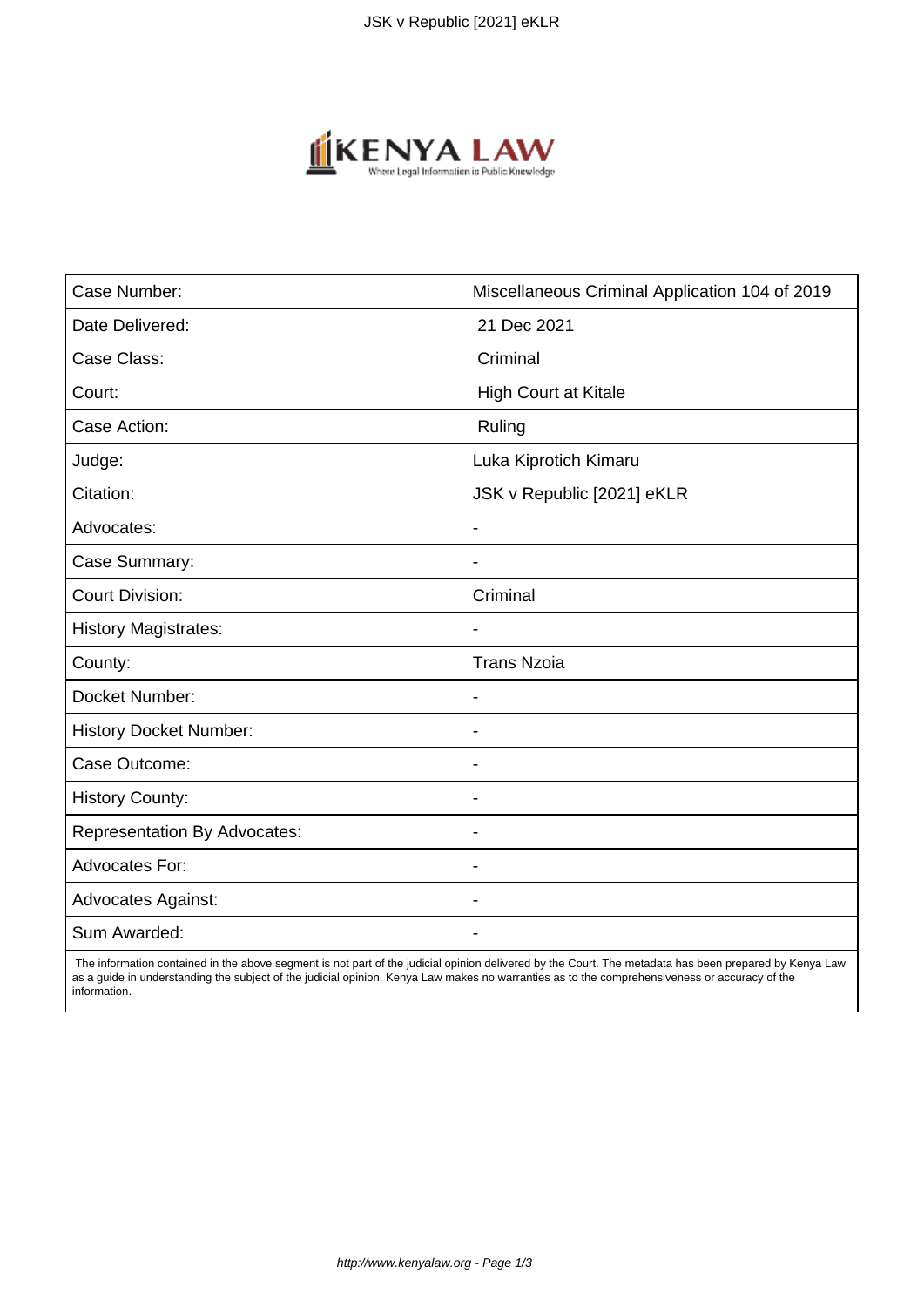## **REPUBLIC OF KENYA**

## **IN THE HIGH COURT OF KENYA**

## **AT KITALE**

# **MISC. CRIMINAL APPLICATION NO. 104 OF 2019**

**JSK...........................................................................................................................................................................APPLICANT**

## **VERSUS**

**REPUBLIC....................................................................................................................................................RESPONDENT**

#### **RULING**

The Applicant, **JSK,** was convicted of **Incest** contrary to **Section 20(1)** of the **Sexual Offences Act.** The trial court found as a fact that the prosecution had established, to the required standard of Proof, that the Applicant did on  $5<sup>th</sup>$  September 2010 unlawfully caused his penis to penetrate the vagina of **SNJ**, a girl aged six (6) years, who to his knowledge was his daughter. The Applicant was sentenced to serve Fifty (50) years imprisonment. Judgment was delivered in this case on 28<sup>th</sup> September, 2011. The Applicant did not file an appeal against the said conviction and sentence.

However, on 17<sup>th</sup> July 2019, he lodged the present application seeking the reconsideration of his sentence. He stated that he was a first offender and was remorseful for the offence that he committed. During the period of his incarceration he had undertaken various courses that has made him a better person. He was ready to return back to society. He further stated that during the period of his detention, his children had suffered. He added that he was now reformed and had mended his wayward ways. He urged the court to allow his application for review of sentence. During the hearing of the application, the Applicant reiterated this position and urged the court to consider the dire straits that his family's situation was currently in.

Mr Omooria for the State opposed the application. He noted that the offence which the applicant was convicted attracted a sentence of life imprisonment. The Applicant's sentence was therefore lenient in the circumstances. He urged the court to dismiss the application.

Under **Section 20(1)** of the **Sexual Offences Act,** a person convicted of an offence similar to the one that the Applicant was convicted of is liable to be imprisoned for life. The sentence of Fifty (50) years imprisonment cannot be said to be lenient in the circumstance if the sentencing trends are taken into consideration. This court has considered the plea for reduction of sentence by the Applicant. It has also considered the circumstances in which the offence was committed. This court formed the view that the Applicant deserved a custodial sentence. However the sentence of Fifty (50) years imprisonment is against the recent sentencing trends. This court shall accordingly revise the same.

In the premises therefore the Applicant's custodial sentence of Fifty (50) years imprisonment is hereby set aside and substituted by a sentence of this court sentencing the Applicant to serve Thirty (30) years imprisonment with effect from  $28<sup>th</sup>$  September 2011 when he was sentenced by the trial court. It is so ordered.

#### **DATED AT KITALE THIS 21ST DAY OF DECEMBER, 2021.**

#### **L. KIMARU**

**JUDGE**

**COMMONS** While the design, structure and metadata of the Case Search database are licensed by Kenya Law under a Creative Commons Attribution-ShareAlike 4.0 International, the texts of the judicial opinions contained in it are in the public domain and are free from any copyright restrictions.